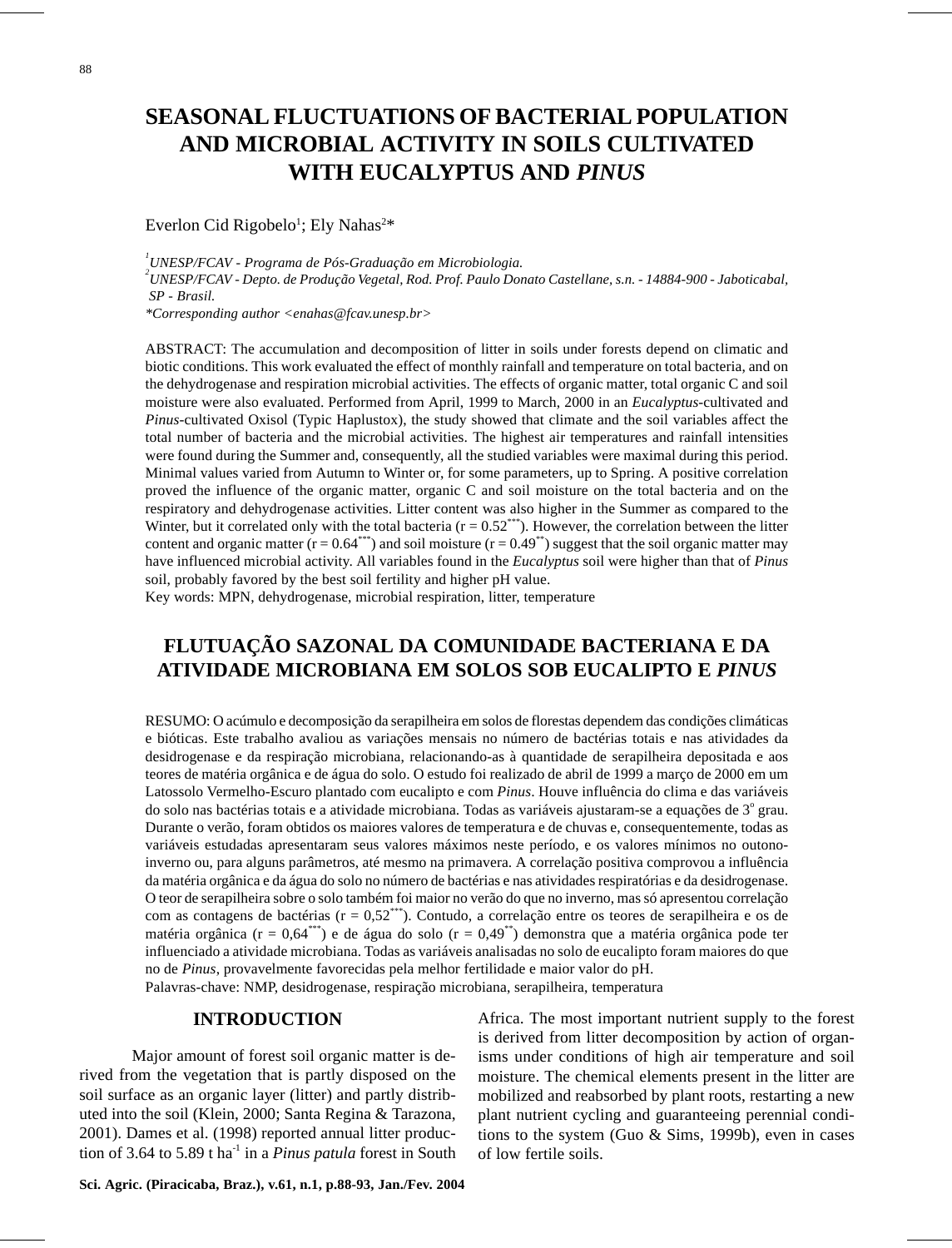The main factors that control the organic matter transformation process are: the quantity and quality of litter material components, the physical and chemical environment, and the decomposition organisms (Swift et al., 1979). Laboratory experiments have evidenced that some environment factors, like soil water content and air temperature, affect the organic matter decomposition rate, which is usually higher in tropical than in temperate regions (Taylor & Parkinson, 1988). In Europe, the litter decomposition rate of *Pinus* was positively related to the average annual temperature and pluviosity (Pausas, 1997). In the subtropical Australia, reduction below 80% on eucalyptus forest litter humidity, caused a decrease in microbial respiratory activity (O'Connell, 1990).

Among the soil organisms, the bacteria and fungi present the highest values of biomass and respiratory metabolism, and have greater participation in the organic matter decomposition process (Persson et al., 1980). The bacteria represent the major group, responsible for 25 to 30% of the total soil microbial biomass. Increases in the bacterial community during the summer have been attributed to increases in air temperature (Chhonkar & Tarafdar, 1984); however, decreases on fungi and increases on bacteria relative quantities, respectively, were observed with increasing soil fertility (Pennanen et al., 1999). In India, records on the number of soil bacteria from several forests were higher in September and lower in July, probably because of the rain and temperature regimes (Jha et al., 1992).

The bacterial community, the microbial respiratory activity, and specific soil chemical compounds may, together, indicate the transformation evolution occurring in soils under specific forest litters (Luizão et al., 1992). The soil microbial enzyme activity is affected by edaphic and climatic factors (Jha et al., 1992). For example, in Indonesia, a study demonstrated that the dehydrogenase activity was positively correlated with soil moisture and N concentrations (Gunadi et al., 1998). However, contrarily to this result, no variation was observed in the dehydrogenase and cellulase activities for *Pinus* litter (Faber et al., 1992). Other factors have been related to the litter decomposition process: Schneider et al. (2000) showed that the acid phosphatase activity was dependent on the total organic C, N and the amount of soil litter found in *Quercus pyrenaica* and *Pinus pinaster soils* from Spain.

Neverthless, there is little information on the fluctuations of bacterial community and soil microbial activity in response to the climatic variations in eucalyptus and *Pinus* forests. The objective of this research was to evaluate the effects of seasonal climate and litter variations on the soil bacterial community and soil microbial activity, the main agents for the soil organic matter mineralization under eucalyptus and *Pinus* forests established on Oxisols.

### **MATERIAL AND METHODS**

The experiment was carried out in Jaboticabal, SP, Brazil (21°17'05"S; 48°17'09"W; altitude 590 m); monthly air temperature and rainfall distribution are presented in Figure 1. The woodland areas are established on a Typic Haplustox, medium texture, an acid and low fertility soil (Table 1). The *Eucalyptus* spp. woodland is part of a reforested area, planted during February 1969, in a 3 x 2 m spacing, with several native and exotic species, each species grouped in seven row plots with nine plants in each plot. The *Pinus* spp. woodland was planted in March 1975, in a 3 x 2 m spacing, being part of an experiment related to species and variety competition.

The areas under eucalyptus and *Pinus* (2 ha each) were split in six subareas of similar size (around  $3,000 \text{ m}^2$ ). From each subarea, sixteen randomized, simple soil subsamples were collected, grouped and homogenized, resulting in one composite sample. Six composite samples were obtained from each area. The soil samples collected from the 0-20 cm soil layer, after litter removal, were



Figure 1 - Monthly variation in rainfall  $(\bullet)$  and air temperature  $(\bullet)$ monitored at Jaboticabal, SP, Brazil.

Table 1 - Chemical properties of the soils grown with *Eucalyptus* and *Pinus*.

|                                                       | Eucalyptus Pinus |      |
|-------------------------------------------------------|------------------|------|
| pH                                                    | 5.3              | 4.6  |
| Organic matter (g dm <sup>-3</sup> )                  | 38               | 27   |
| P resin (mg dm <sup>-3</sup> )                        | 21               | 12   |
| $K^+$ (mmol <sub>c</sub> dm <sup>-3</sup> )           | 1.8              | 1.1  |
| $Ca^{2+}$ (mmol dm <sup>-3</sup> )                    | 45               | 20   |
| $Mg^{2+}$ (mmol <sub>c</sub> dm <sup>-3</sup> )       | 13               | 7    |
| $H^+ + Al^{3+}$ (mmol <sub>c</sub> dm <sup>-3</sup> ) | 34               | 47   |
| Sum of bases (mmol <sub>c</sub> dm <sup>-3</sup> )    | 59.8             | 28.1 |
| Cation exchange capacity (mmol dm <sup>-3</sup> )     | 93.8             | 75.1 |
| Soil base saturation (%)                              | 64               | 37   |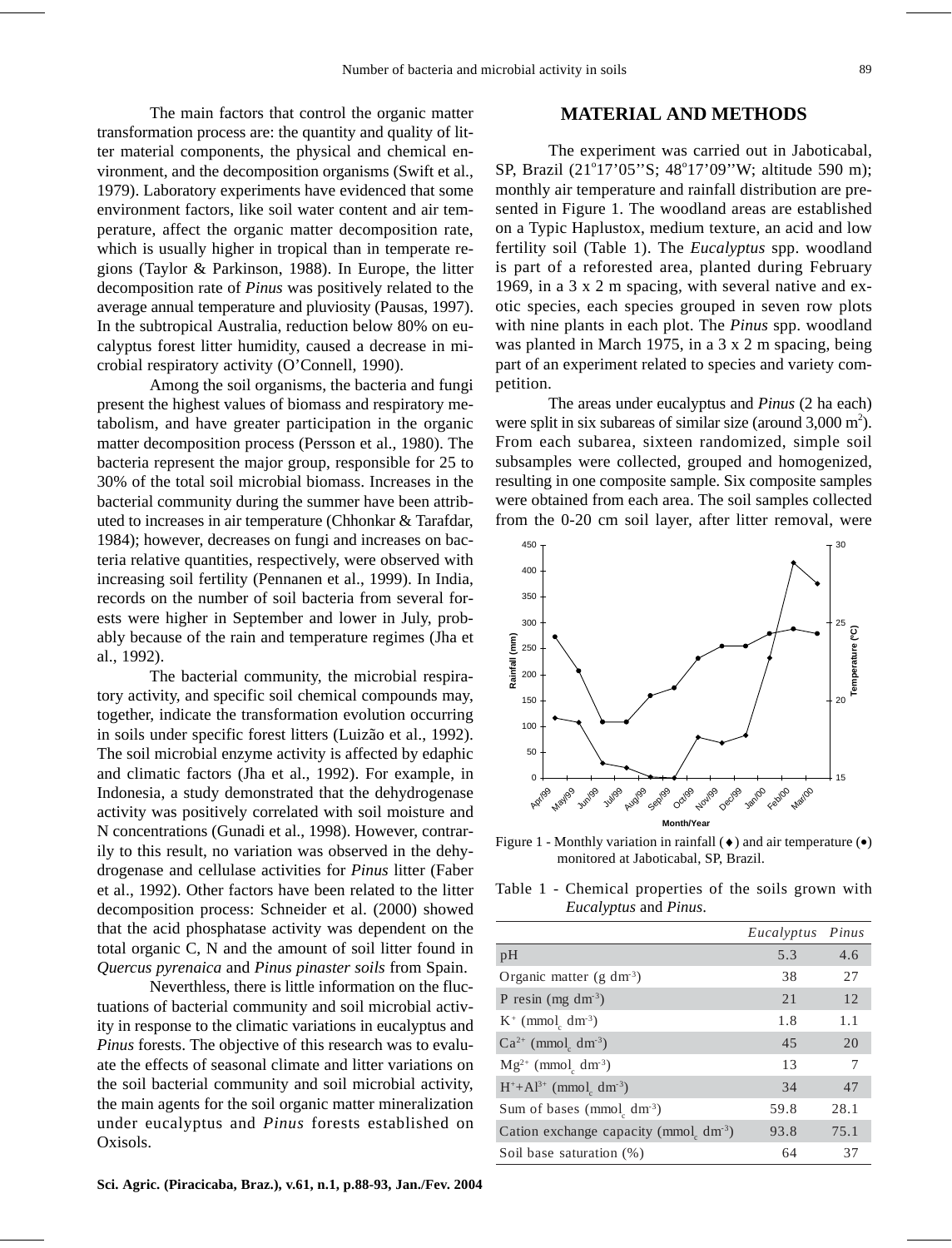cleaned from pieces of leaves, stalks and roots, split in two subsamples, one of which was stored in a refrigerator for microbiological analysis and the other, oven dried at 50° C for chemical analysis.

For the determination of the most probable number (MPN) of total soil bacteria (Alexander, 1982), 2.7 mL of the Bunt & Rovira (1955) culture medium were transferred to each well of a 24-well plate. A soil suspension was prepared by shaking 10 g of moist soil into 95 mL of a 0.1% pyrophosphate solution (m/v) during 30 minutes; a  $10^{-3}$  serial dilution of the soil suspension was made in test tubes. Thereafter a 0.3 mL aliquot sample was transferred to each of the four wells of the first plate row. After homogenization, a 0.3 mL aliquot sample was taken from each well of the first row and transferred to the following one in the second row, and so successively, until a  $10^{-9}$  suspension dilution. The plates were incubated at 30°C for 24 hours. The wells presenting bacterial growth presented turbidity, and the minimal turbidity was considered a positive result. The positive results of the last three series of wells were considered for bacterial counting.

The respiratory activity was determined according to Jenkinson & Powlson (1976), by transferring 100 g-fresh-collected soil sample into 2,500 mL recipients, which were incubated at 30°C for one week. The dehydrogenase activity was determined according to Casida Jr. (1977) in soil extracts obtained after incubation of 3 g of dried soil at 37°C for 24 hours, and then addition of 30 mL methanol. After filtration, the absorbances were read in spectrophotometer at the 485 nm wavelength. One unit of enzyme activity corresponded to the quantity of enzyme producing 1.0 µg triphenylformazan from 1.0 g dry soil per three hours.

Total organic carbon was determined according to Sims & Haby (1971), using 1.0 g, dried soil sample. The soil pH was determined in 0.01 mol  $L^{-1}$  CaCl<sub>2</sub> solution (1:2.5). Soil moisture was determined by oven drying the soil samples at 105°C for 24 hours. Organic matter was determined after soil sample furnace incineration at  $550^{\circ}$ C for 24 hours.

Monthly, litterfall samples were collected from inside a  $0.25$  m<sup>2</sup> gauge and the fresh and dry weights were determined. The litterfall samples were dried in a forced air oven at 105°C for three days before dry matter determinations.

A split-plot experimental design was used with main plots being the two types of litter and the sub-plots, the monthly collected litterfall samples. The most probable number of total bacteria (MPN) was evaluated by a computer program (Hurley & Roscoe, 1983). For the analysis of variance, MPN values were transformed into  $log(X +$ 1), where  $X = NMP g^{-1}$  dried soil. Mean comparisons were made according to the Tukey test ( $P = 0.05$ ). Correlation between variables and regression analysis of the time dependent variables were also calculated. All the statistical analysis were performed using SAS (1990).

## **RESULTS AND DISCUSSION**

All variables showed fluctuations over time, statistically adjusted to third degree equations, possibly due to variations in the climatic variables. Monthly variation of the soil bacterial number under eucalyptus and *Pinus* followed the variation trend observed in the respiratory and dehydrogenase activities (Figure 2). From June to September, months with lower rainfall and air temperature (Figure 1), the bacterial community numbers decreased (Figure 2A), also followed by a decrease in the respiratory (Figure 2B) and dehydrogenase activities (Figure 2C). During the warmer and moister months, December to March, the bacterial number decreased followed by an increase in the microbial activities (Figure 2 B,C). Consequently, correlations between the bacterial counting and  $CO_2$  evolution  $(r = 0.50^{***})$ , and between this latter variable and dehydrogenase activity ( $r = 0.47^{**}$ ) were found. No correlation was observed between the number of bacteria and dehydrogenase activity, possibly because of the low microbial activity in the *Pinus* soil. In the eucalyptus soil, the dehydrogenase activity increased seven fold from the minimal (October) to the maximal (December) activity, which coincided with the higher bacteria numbers.

|  |  |  |  | Table 2 - Correlation coefficients (r) between selected variables including data of the <i>Eucalyptus</i> and <i>Pinus</i> soils. |
|--|--|--|--|-----------------------------------------------------------------------------------------------------------------------------------|
|  |  |  |  |                                                                                                                                   |

|                  | <b>Bacteria</b>          | Dehydrogenase            | Organic C | Organic<br>matter | Soil<br>moisture         | pH          | Litter<br>production |  |
|------------------|--------------------------|--------------------------|-----------|-------------------|--------------------------|-------------|----------------------|--|
| $CO2$ production | $0.50***$                | $0.47**$                 | $0.68***$ | $0.48***$         | $0.51***$                | $0.25^{NS}$ | $0.36^{NS}$          |  |
| Bacteria         | $\overline{\phantom{a}}$ | $0.01^{NS}$              | $0.43**$  | $0.51***$         | $0.72***$                | $0.13^{NS}$ | $0.52***$            |  |
| Dehydrogenase    | $\overline{\phantom{0}}$ | $\overline{\phantom{a}}$ | $0.65***$ | $0.59***$         | $0.36^{NS}$              | $0.49**$    | $0.15^{NS}$          |  |
| Organic carbon   |                          | $\overline{\phantom{a}}$ |           | $0.64***$         | $0.30^{NS}$              | $0.62***$   | $0.05^{NS}$          |  |
| Organic matter   | $\overline{\phantom{0}}$ | $\overline{\phantom{a}}$ |           |                   | $0.59***$                | $0.79***$   | $0.64***$            |  |
| Soil moisture    |                          | $\overline{\phantom{a}}$ |           |                   | $\overline{\phantom{0}}$ | $0.16^{NS}$ | $0.49**$             |  |
| pH               |                          | $\overline{\phantom{a}}$ |           |                   | $\overline{\phantom{0}}$ |             | $0.32^{NS}$          |  |

<sup>NS</sup>not significant; \*, \*\*, significant at  $P < 0.01$  and  $P < 0.001$ , respectively. N = 144.

**Sci. Agric. (Piracicaba, Braz.), v.61, n.1, p.88-93, Jan./Fev. 2004**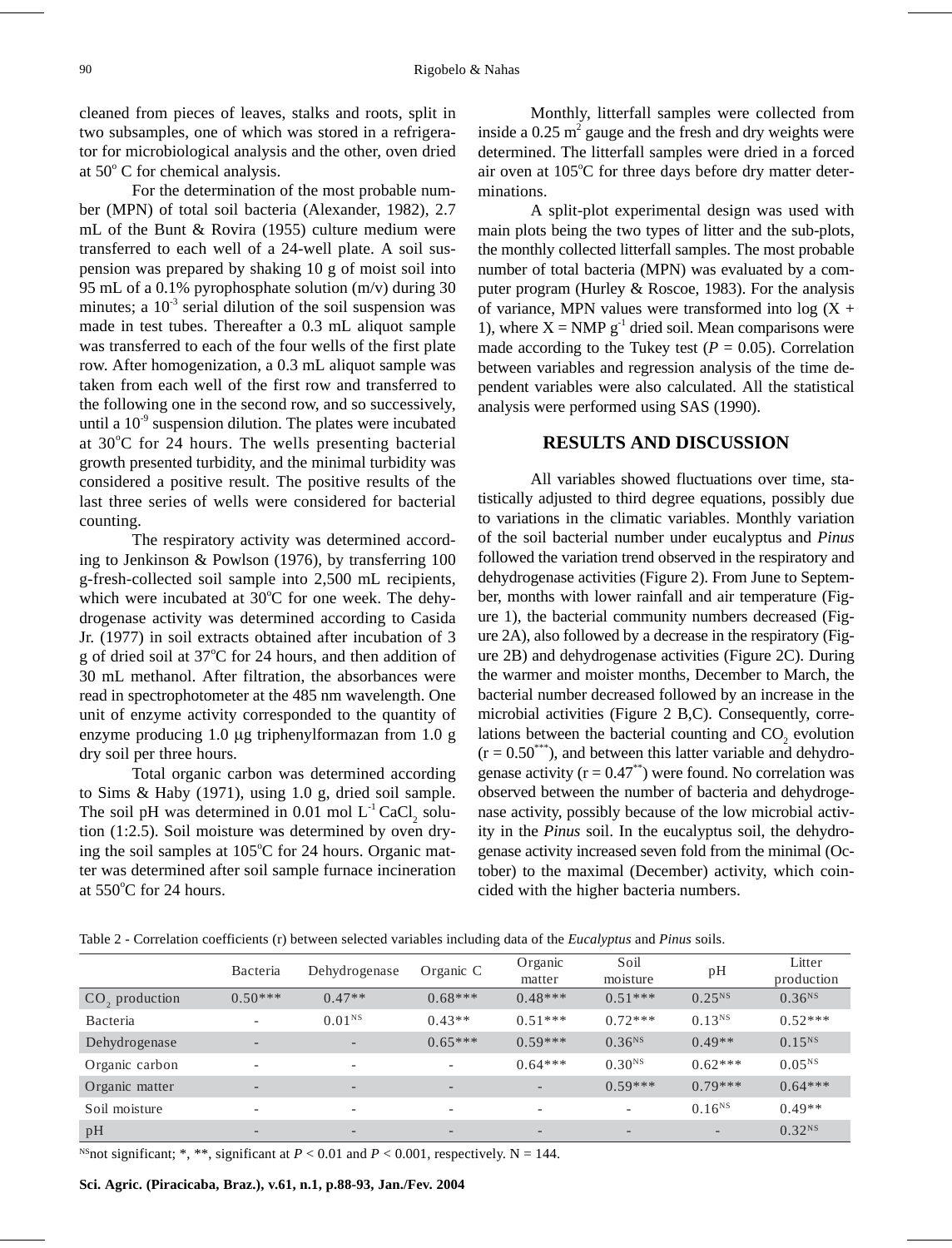The bacterial community numbers increased 54 and 65 times for the eucalyptus and *Pinus* soils, respectively (Figure 2A) from the dry and chilly period to the warmer and rainy period, that is from September to January. The fluctuations in the number of bacteria agree with the results obtained by Clarholm & Rosswall (1980) in a *Pinus* forest, although there was only a 10-fold increase in the bacteria numbers, possibly because of the lower air temperatures.

Maximal microbial respiratory activity was observed from December/1999 to January-February/2000, as compared to other months (Figure 2B).  $CO<sub>2</sub>$  evolution increased three to four fold from the driest to the most humid month, and was correlated with the soil moisture content ( $r = 0.51^{***}$ ). In an eucalyptus soil from Australia, there was a 2-fold increase in  $CO_2$  evolution, corre-



Figure 2 - Monthly variation in bacterial population  $(A)$ ,  $CO<sub>2</sub>$ production (B) and dehydrogenase activity (C) in *Eucalyptus* (♦) and *Pinus* (•) soils. (TPF, triphenylformazan; MPN, most probable number). *F*test, Bacteria: Species (S) =  $0.8<sup>NS</sup>$ , Time (T) =  $4.2<sup>**</sup>$ , S x T =  $0.6^{NS}$ ; CO<sub>2</sub> production: S =  $73.9^{**}$ , T =  $93.5^{**}$ , S  $x T = 4.1$ <sup>\*</sup>; Dehydrogenase:  $S = 118.3$ <sup>\*</sup>,  $T = 21.0$ <sup>\*</sup>, S x  $T = 14.2$ <sup>\*</sup>. NS, not significant; \*, \*\*, significant at  $P < 0.05$  and  $P < 0.01$ , respectively.

**Sci. Agric. (Piracicaba, Braz.), v.61, n.1, p.88-93, Jan./Fev. 2004**

lated with soil temperature and moisture during the moist season (Chen et al., 2002). In a *Pinus* soil, Fang et al. (1998) attributed the increase in  $CO_2$  evolution to the increase in root biomass, soil litter and humus contents. However,  $CO_2$  evolution was inversely correlated to the soil organic matter content. Although no correlation was observed between the respiratory activity and the litter quantity accumulated in the soil (Table 2), positive correlations between soil organic matter content and respiratory activity ( $r = 0.48^{***}$ ) and litter content ( $r = 0.64^{***}$ ) were observed.

The greater litter accumulation observed during the moisty season (Figure 3) can be attributed to the greater rainfall and consequently to the increase in the vegetal biomass. The influence of the soil moisture on the litter production was evidenced by the correlation found between these two variables  $(r = 0.49^{**})$ . In Australia, Grigg & Mulligan (1999) observed that the decrease in the litter production in two eucalyptus forests occurred when the rainfall amount also decreased. Meanwhile, in New Zealand, Guo & Sims (1999a) found out that 70 to 80% of the total annual litter production was formed during the summer, what was also observed in an *Eucalyptus tereticornis* forest in India (Bahar et al., 2001).

Seasonally-variable environmental factors, like air temperature and soil moisture, may influence the soil microbial community and activity and control the organic matter decomposition process (Maire et al., 1999). Higher decomposition rates in eucalyptus tropical forests were related to rainfall, soil moisture and temperature (Virzo de Santo et al., 1993; Pande, 1999). The higher litterfall during the rainy season, for both *Pinus* and eucalyptus, associated to the increase in the soil moisture content



Figure 3 - Monthly variation in litterfall in *Eucalyptus* (♦) and *Pinus* (•) soils. *F*-test, Species (S) = 16.7<sup>\*\*</sup>, Time (T) = 20.6<sup>\*\*</sup>, S x T =  $1.0<sup>NS</sup>$ . NS, not significant; \*\*, significant  $P < 0.01$ .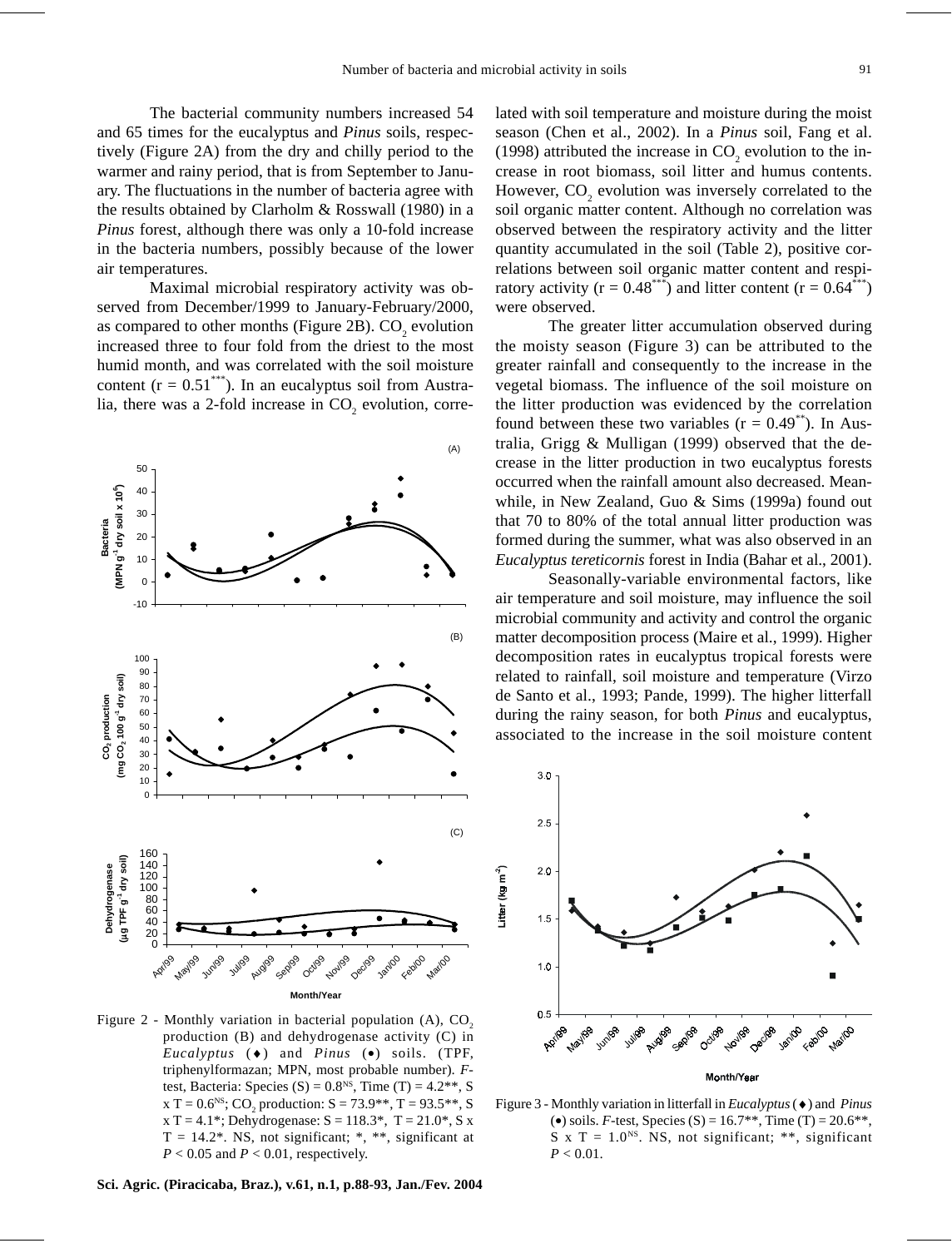(Figure 4A) and to the air temperature (Figure 1), might have contributed to the increase in the soil organic matter (Figure 4B) and organic carbon contents (Figure 4C), as consequence of the increase in the litter decomposition.

Dilly & Munch (1996) reported a lower decomposition rate in *Alnus glutinosa,* during the summer, when the litter moisture content was lower, contrarily to the results obtained in this research. However, results herein found for *Pinus* and eucalyptus soils, may be corroborated by the correlation found between the bacterial number and the litterfall  $(r = 0.52^{***})$ , and bacterial number and the increase in the organic carbon content  $(r = 0.43^{**})$  derived from the organic matter mineralization. The increase in the bacterial number and in the microorganism activity resulted, probably, from the organic matter accumulation (Figure 4B), which was positively correlated to the bacteria number ( $r = 0.51^{***}$ ), to the respiratory activity ( $r =$ 0.48\*\*\*) and to the dehydrogenase activity ( $r = 0.59***$ ) (Table 2). The increase in the microbial biomass C might



Figure 4 - Monthly variation in soil moisture (A), organic matter (B) and organic carbon (C) in *Eucalyptus* (♦) and *Pinus* ( $\bullet$ ) soils. *F*-test, Organic matter: Species (S) = 89.3<sup>\*\*</sup>, Time (T) = 3.9<sup>\*</sup>\*, S x T = 0.5<sup>NS</sup>; Organic carbon: S = 33.1\*\*, T = 4.2\*\*, S x T = 1.0<sup>NS</sup>; Soil moisture: S = 9.1\*\*, T = 10.0\*\*, S x T = 4.1\*\*. NS, not significant; \*\* significant at *P < 0.01*.

have resulted from the increase in the soil organic C (McGill et al., 1986; Anderson & Domsch, 1989). Nohrstedt (1985) have also concluded that the soil organic C from several forests was the factor influencing microbial activity.

Except for the bacterial numbers, similar in both eucalyptus and *Pinus* soils, data obtained for the other variables were higher for the eucalyptus soil than for the *Pinus* soil (Figures 2, 3 and 4). The quantity and moisture of litterfall might have affected the results, because litter accumulation was significantly higher for eucalyptus  $(1.69 \text{ kg m}^2)$  than for *Pinus*  $(1.50 \text{ kg m}^2)$  (Figure 3), and with moisture contents of 18% and 17% (data not shown), respectively. On the other hand, the eucalyptus soil had higher fertility and pH than the *Pinus* soil (Table 1), which might have caused an increase in the microbial activity and in the litter decomposition processes in the first one.

#### **ACKNOWLEDGMENTS**

To FAPESP and CNPq for fellowships.

#### **REFERENCES**

- ALEXANDER, M. Most probable number method for microbial populations. In: PAGE, A. L; MILLER, R.H.; KEENEY, D.R. (Ed.) **Methods of soil analysis:** Part 2. Chemical and microbiological properties. 2.ed. Madison: ASA, 1982. p.815-820.
- ANDERSON, T.H.; DOMSCH, K.H. Ratios of microbial biomass to total organic carbon in arable soils. **Soil Biology and Biochemistry**, v.21, p.471-479, 1989.
- BAHAR, N.; KAPOOR, K.S.; JAIN, A.K. Litter production pattern of *Eucalyptus tereticornis* plantation in protected and unprotected areas of upper Gangetic plain. **Indian Forester**, v.127, p.814-820, 2001.
- BUNT, J.S.; ROVIRA, A.D. Microbiological studies of some subantartic soils. **Journal of Soil Science**, v.6, p.119-128, 1955.
- CASIDA JR., L.E. Microbial metabolic activity in soil as measured by dehydrogenase determinations. **Applied and Environmental Microbiology**, v.34, p.630-636, 1977.
- CHEN, X.; EAMUS, D.; HUTLEY, L.B. Seasonal patterns of soil carbon dioxide efflux from a wet-dry tropical savanna of northern Australia. **Australian Journal of Botany**, v.50, p.43-51, 2002.
- CHHONKAR, P.K.; TARAFDAR, J.C. Accumulation of phosphatases in soil. **Journal of Indian Society of Soil Science,** v.132, p.266-272, 1984.
- CLARHOLM, M.; ROSSWALL, T. Biomass and turnover of bacteria in a forest soil and a peat. **Soil Biology and Biochemistry**, v.12, p.49-57, 1980.
- DAMES, J.F.; SCHOLES, M.C.; STRAKER, C.J. Litter production and accumulation in *Pinus patula* plantations of the Mpumalanga Province, South Africa. **Plant and Soil**, v.2, p.183-190, 1998.
- DILLY, O.; MUNCH, J.C. Microbial biomass content, basal respiration and enzyme activities during the course of decomposition of leaf litter in a black alder (*Alnus glutinosa* (L.) Gaertn.) forest. **Soil Biology and Biochemistry**, v.28, p.1073-1081, 1996.
- FABER, J.H.; TEUBEN, A.; BERG, M.P.; DOELMAN, P. Microbial biomass and activity in pine litter in the presence of *Tomocerus minor (Insecta* Collembola). **Biology and Fertility of Soils**, v.12, p.233-240, 1992.
- FANG. C.; MONCRIEFF, J.B.; GHOLZ, H.L.; CLARK, K.L. Soil CO. efflux and its spatial variation in a Florida slash pine plantation. **Plant and Soil**, v.205, p.135-146, 1998.
- GRIGG, A.H.; MULLIGAN, D.R. Litterfall from two eucalypt woodlands in central Queensland. **Australian Journal of Ecology**, v.24, p.662- 664, 1999.

**Sci. Agric. (Piracicaba, Braz.), v.61, n.1, p.88-93, Jan./Fev. 2004**